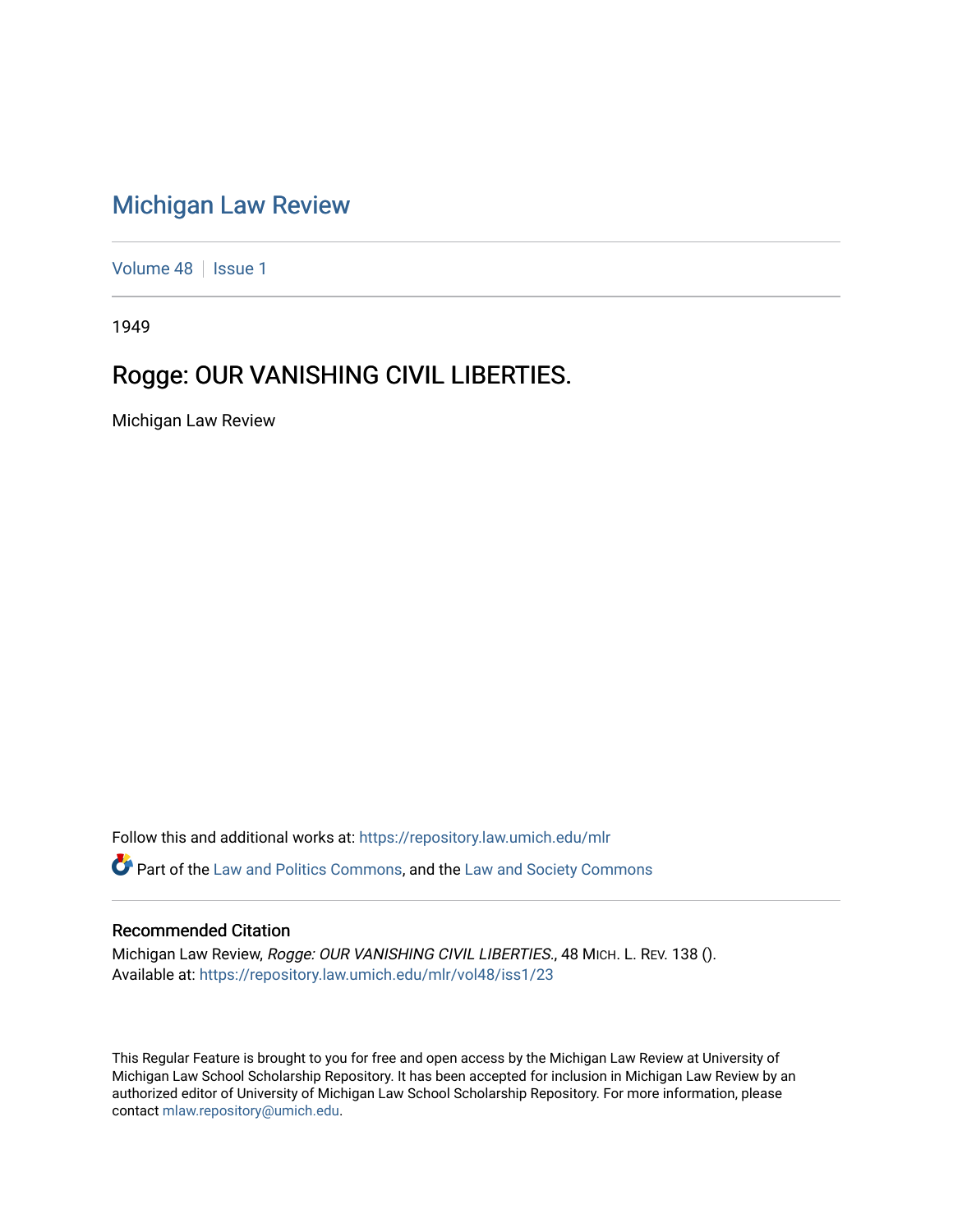. OUR'. VANISHING CIVIL LIBERTIES. By 0. *John Rogge.* New York: Gaer Associates, Inc. 1949. Pp. 287. \$3. ,

Here is a- lawyer's trial brief, inherently unilateral, calculated to prove that the reader is in danger of losing his· personal civil liberties through arbitrary government action and fascistic tendencies in big business. After sketching his background, the author sounds his keynote of attack-attack on the Un-American Activities Committee, loyalty boards, the Attorney-General's subversive list and big business. He charges that the House Un-American Activities Committee mocks the dignity of individuals appearing before it especially when the witness is deemed "unfriendly." As evidence the author cites small excerpts from case records which in themselves, without context or completeness, do seem to substantiate the charges made. He notes particularly the case of Harry D. White who died of a heart attack several hours after a committee investigation which made light of his illness, and points out the fact that the former chairman of the committee, Senator Thomas, now finds himself in a similar position pleading illness as a reason for not submitting to a grand jury investigation for defrauding the government. The Justice Department is charged with the suppression of the truth in general and specifically with suppression of a report written by the author while he was with the Justice Department concerning a German-American coalition to defeat Mr. Roosevelt in 1940. Gestapo-like tactics of